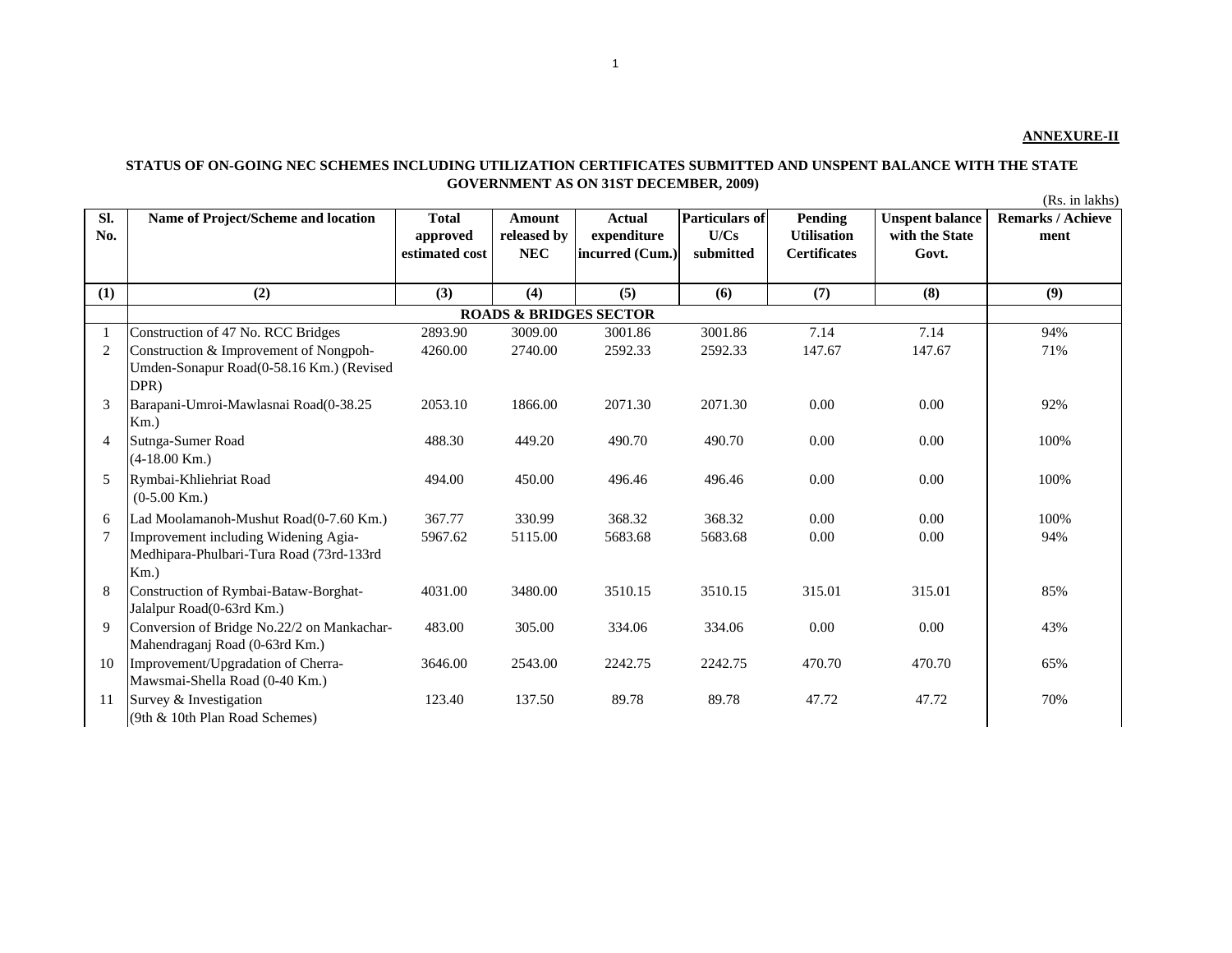|                         |                                               |                |             |                 |                       |                     |                        | (Rs. in lakhs)           |
|-------------------------|-----------------------------------------------|----------------|-------------|-----------------|-----------------------|---------------------|------------------------|--------------------------|
| SI.                     | <b>Name of Project/Scheme and location</b>    | <b>Total</b>   | Amount      | Actual          | <b>Particulars of</b> | Pending             | <b>Unspent balance</b> | <b>Remarks / Achieve</b> |
| No.                     |                                               | approved       | released by | expenditure     | U/Cs                  | <b>Utilisation</b>  | with the State         | ment                     |
|                         |                                               | estimated cost | NEC         | incurred (Cum.) | submitted             | <b>Certificates</b> | Govt.                  |                          |
|                         |                                               |                |             |                 |                       |                     |                        |                          |
| (1)                     | (2)                                           | (3)            | (4)         | (5)             | (6)                   | (7)                 | (8)                    | (9)                      |
| 12                      | Survey & Investigation (11th Plan Road        | 150.00         | 135.00      | 78.28           | 78.28                 | 56.72               | 56.72                  | 90%                      |
|                         | Schemes)-Total                                |                |             |                 |                       |                     |                        |                          |
|                         | i) Mrg-Ranigodown- Azra Road (85 km)          |                |             |                 |                       |                     |                        |                          |
|                         | ii) Jowai-Khanduli-Baithalangsu road (55 km)  |                |             |                 |                       |                     |                        |                          |
|                         | iii) Balance portion of Rymbai-Bataw-Jalalpur |                |             |                 |                       |                     |                        |                          |
|                         | road $(57km)$                                 |                |             |                 |                       |                     |                        |                          |
|                         | iv) Balance portion of Agia-Medhipara-Tura    |                |             |                 |                       |                     |                        |                          |
|                         | road $(73km)$                                 |                |             |                 |                       |                     |                        |                          |
|                         | v) Mankachar-Mahendraganj road (30 km)        |                |             |                 |                       |                     |                        |                          |
| Total: Roads & Bridges: |                                               | 24958.09       | 20560.69    | 20959.67        | 20959.67              | 1044.96             | 1044.96                |                          |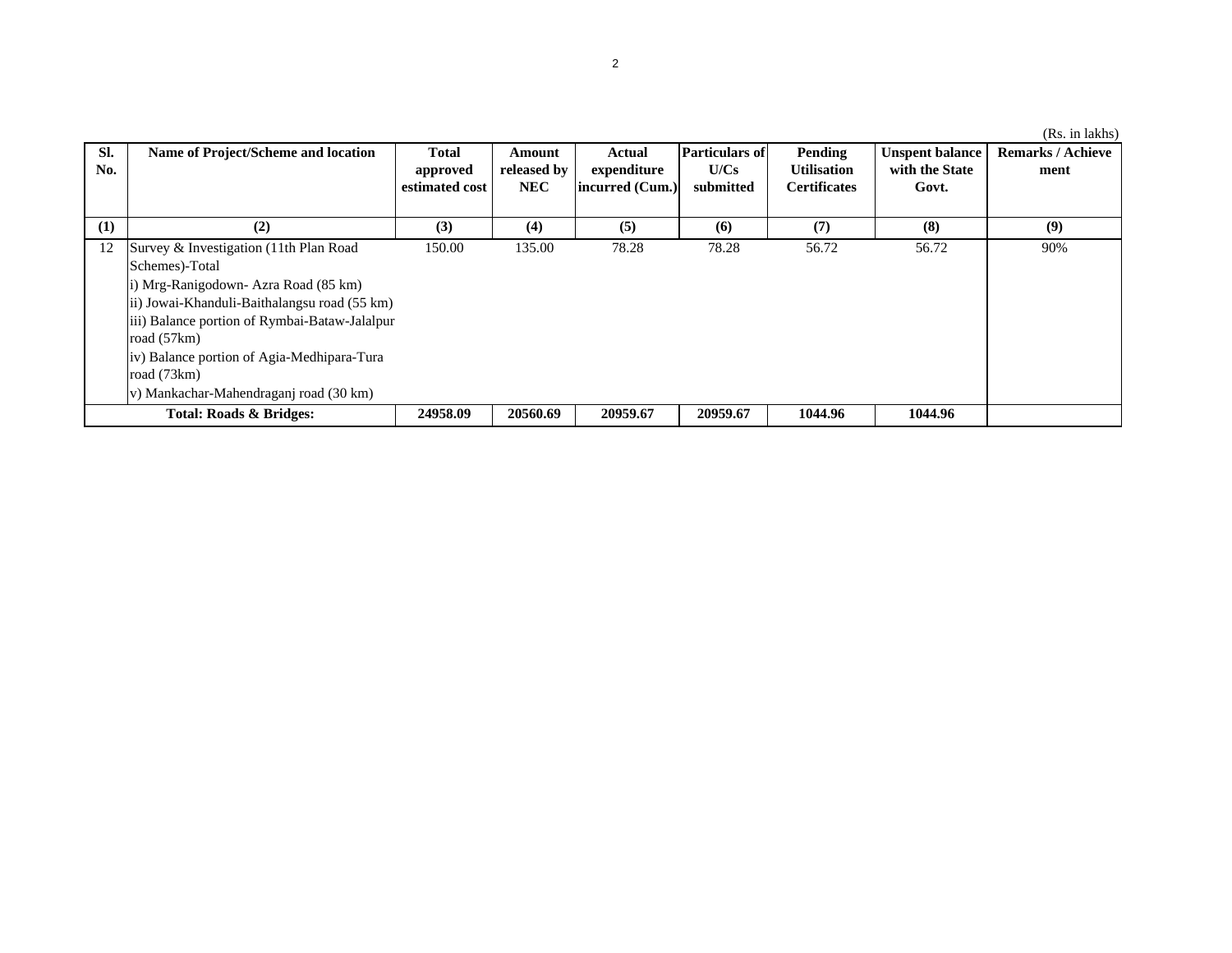|                |                                                                       |                                            |                                            |                                                 |                                            |                                                      |                                                   | (Rs. in lakhs)                                          |
|----------------|-----------------------------------------------------------------------|--------------------------------------------|--------------------------------------------|-------------------------------------------------|--------------------------------------------|------------------------------------------------------|---------------------------------------------------|---------------------------------------------------------|
| Sl.<br>No.     | Name of Project/Scheme and location                                   | <b>Total</b><br>approved<br>estimated cost | <b>Amount</b><br>released by<br><b>NEC</b> | <b>Actual</b><br>expenditure<br>incurred (Cum.) | <b>Particulars of</b><br>U/Cs<br>submitted | Pending<br><b>Utilisation</b><br><b>Certificates</b> | <b>Unspent balance</b><br>with the State<br>Govt. | <b>Remarks / Achieve</b><br>ment                        |
| (1)            | (2)                                                                   | (3)                                        | (4)                                        | (5)                                             | (6)                                        | (7)                                                  | (8)                                               | (9)                                                     |
|                |                                                                       |                                            |                                            | (OTHER THAN ROADS & BRIDGES SECTORS)            |                                            |                                                      |                                                   |                                                         |
| (A)            | <b>AGRICULTURE:</b>                                                   |                                            |                                            |                                                 |                                            |                                                      |                                                   |                                                         |
| -1             | Cultivation of Boro Paddy in Non-Traditional<br>Areas                 | 100.00                                     | 90.00                                      | 90.00                                           | 90.00                                      | 0.00                                                 | 0.00                                              | To utilise State share<br>of 10.00                      |
| (B)            | <b>HORTICULTURE:</b>                                                  |                                            |                                            |                                                 |                                            |                                                      |                                                   |                                                         |
| -1             | Citrus Rejuvenation & Development of<br>Mandarin Oranges in Meghalaya | 335.48                                     | 319.23                                     | 319.23                                          | 319.23                                     | 0.00                                                 | 0.00                                              | To utilise State share<br>of 16.25                      |
| $\overline{2}$ | Area expansion of Strawberry in Meghalaya.                            | 308.00                                     | 288.68                                     | 288.68                                          | 288.68                                     | 0.00                                                 | 0.00                                              | To utilise State share<br>of 19.32                      |
|                | <b>Total: Agriculture/Horticulture</b>                                | 743.48                                     | 697.91                                     | 697.91                                          | 697.91                                     | 0.00                                                 | 0.00                                              |                                                         |
| (C)            | <b>FISHERIES:</b>                                                     |                                            |                                            |                                                 |                                            |                                                      |                                                   |                                                         |
| 1              | Construction of Fishery pond at Mawkriah                              | 1.44                                       | 0.90                                       | 0.00                                            | 0.00                                       | 0.90                                                 | 0.90                                              | NEC was requested to<br>permit change of<br>beneficiary |
| $\overline{c}$ | <b>Integrated Fisheries Development Programme</b>                     | 98.00                                      | 88.20                                      | 88.20                                           | 88.20                                      | 0.00                                                 | 0.00                                              | Completed                                               |
|                | <b>Total: Fisheries</b>                                               | 99.44                                      | 89.10                                      | 88.20                                           | 88.20                                      | 0.90                                                 | 0.90                                              |                                                         |
| (D)            | <b>SPORTS &amp; YOUTH AFFAIRS:</b>                                    |                                            |                                            |                                                 |                                            |                                                      |                                                   |                                                         |
| 1              | Construction of Gymnasium-cum-Indoor<br>Sports Hall at JNS Complex.   | 257.35                                     | 235.00                                     | 235.00                                          | 235.00                                     | 15.00                                                | 0.00                                              | To submit UC for<br>State share of 15.00                |
| $\overline{2}$ | Construction of 100 playgrounds in Rural<br>Areas/Schools             | 100.00                                     | 100.00                                     | 92.00                                           | 0.00                                       | 100.00                                               | 8.00                                              | To utilise fully $\&$<br>submit UC for 100.00           |
|                | <b>Total: Sports &amp; Youth Affairs</b>                              | 357.35                                     | 335.00                                     | 327.00                                          | 235.00                                     | 115.00                                               | 8.00                                              |                                                         |
| (E)            | <b>FORESTS &amp; ENVIRONMENT:</b>                                     |                                            |                                            |                                                 |                                            |                                                      |                                                   |                                                         |
| $\mathbf{1}$   | Community-Based Eco-Tourism for the<br>Mawphlang Sacred Groves.       | 15.00                                      | 13.50                                      | 6.75                                            | 6.75                                       | 6.75                                                 | 6.75                                              | To utilise the<br>balance & submit<br>UC for 6.75.      |

3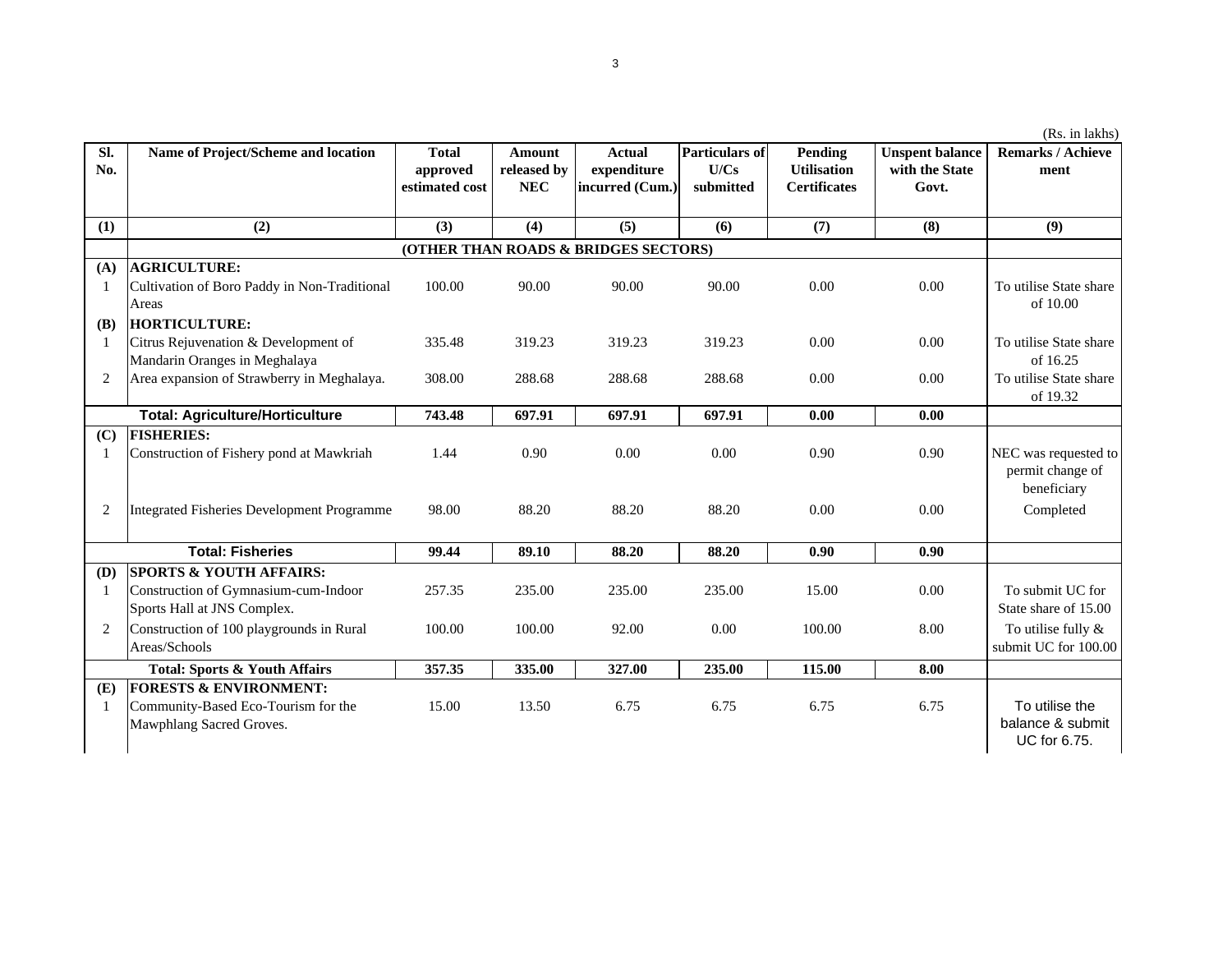|                |                                                                                                    |                                            |                                     |                                                 |                                            |                                                      |                                                   | (Rs. in lakhs)                                      |
|----------------|----------------------------------------------------------------------------------------------------|--------------------------------------------|-------------------------------------|-------------------------------------------------|--------------------------------------------|------------------------------------------------------|---------------------------------------------------|-----------------------------------------------------|
| SI.<br>No.     | Name of Project/Scheme and location                                                                | <b>Total</b><br>approved<br>estimated cost | Amount<br>released by<br><b>NEC</b> | <b>Actual</b><br>expenditure<br>incurred (Cum.) | <b>Particulars of</b><br>U/Cs<br>submitted | Pending<br><b>Utilisation</b><br><b>Certificates</b> | <b>Unspent balance</b><br>with the State<br>Govt. | Remarks / Achieve<br>ment                           |
| (1)            | (2)                                                                                                | (3)                                        | (4)                                 | (5)                                             | (6)                                        | (7)                                                  | (8)                                               | (9)                                                 |
| $\overline{c}$ | Development of Bamboo Sector including<br>Resource Mapping & Inventory on Bamboo                   | 50.00                                      | 50.00                               | 41.76                                           | 0.00                                       | 50.00                                                | 8.24                                              | To utilise the balance<br>& submit UC for<br>50.00. |
|                | <b>Total: Forests &amp; Environment</b>                                                            | 65.00                                      | 63.50                               | 48.51                                           | 6.75                                       | 56.75                                                | 14.99                                             |                                                     |
| (F)            | <b>INFORMATION TECHNOLOGY:</b>                                                                     |                                            |                                     |                                                 |                                            |                                                      |                                                   |                                                     |
| 1              | Establishment of Remote Sensing GIS &<br>Photogrammetry facilities.                                | 201.51                                     | 175.00                              | 132.60                                          | 132.60                                     | 42.40                                                | 42.40                                             | To utilise the<br>balance & submit<br>UC.           |
| 2              | Development of e-Governance infrastructure<br>& applications.                                      | 270.60                                     | 251.43                              | 251.43                                          | 251.43                                     | 0.00                                                 | 0.00                                              | Completed                                           |
|                | <b>Total: Information Technology</b>                                                               | 472.11                                     | 426.43                              | 384.03                                          | 384.03                                     | 42.40                                                | 42.40                                             |                                                     |
| (G)            | <b>HEALTH &amp; FAMILY WELFARE:</b>                                                                |                                            |                                     |                                                 |                                            |                                                      |                                                   |                                                     |
| 1              | Accident Trauma Centre at Nongpoh.                                                                 | 150.00                                     | 140.00                              | 100.00                                          | 100.00                                     | 40.00                                                | 40.00                                             | To submit UC for<br>40.00.                          |
| $\sqrt{2}$     | Accident Trauma Centre at Tura                                                                     | 80.00                                      | 72.00                               | 35.00                                           | 35.00                                      | 37.00                                                | 37.00                                             | To submit UC for<br>37.00.                          |
| 3              | Accident Trauma Centre at Jowai                                                                    | 80.00                                      | 72.00                               | 35.00                                           | 35.00                                      | 37.00                                                | 37.00                                             | To submit UC for<br>37.00.                          |
|                | Total: Health & Family Welfare                                                                     | 310.00                                     | 284.00                              | 170.00                                          | 170.00                                     | 114.00                                               | 114.00                                            |                                                     |
| (H)            | <b>SERICULTURE &amp; WEAVING:</b>                                                                  |                                            |                                     |                                                 |                                            |                                                      |                                                   |                                                     |
| 1              | Integrated Development Muga Seed Project                                                           | 224.00                                     | 201.60                              | 112.00                                          | 112.00                                     | 89.60                                                | 89.60                                             | To utilise & submit<br><b>UC</b>                    |
| (I)            | <b>EDUCATION:</b>                                                                                  |                                            |                                     |                                                 |                                            |                                                      |                                                   |                                                     |
| $\mathbf{1}$   | Financial support to the Students of N.E.<br>Region for Higher Professional Courses (2005-<br>(06) | 9.00                                       | 9.00                                | 9.00                                            | 9.00                                       | 0.00                                                 | 0.00                                              | Completed                                           |
| 2              | Financial support to the Students of N.E.<br>Region for Higher Professional Courses (2006-<br>07). | 16.20                                      | 16.20                               | 16.20                                           | 16.20                                      | 0.00                                                 | 0.00                                              | Completed                                           |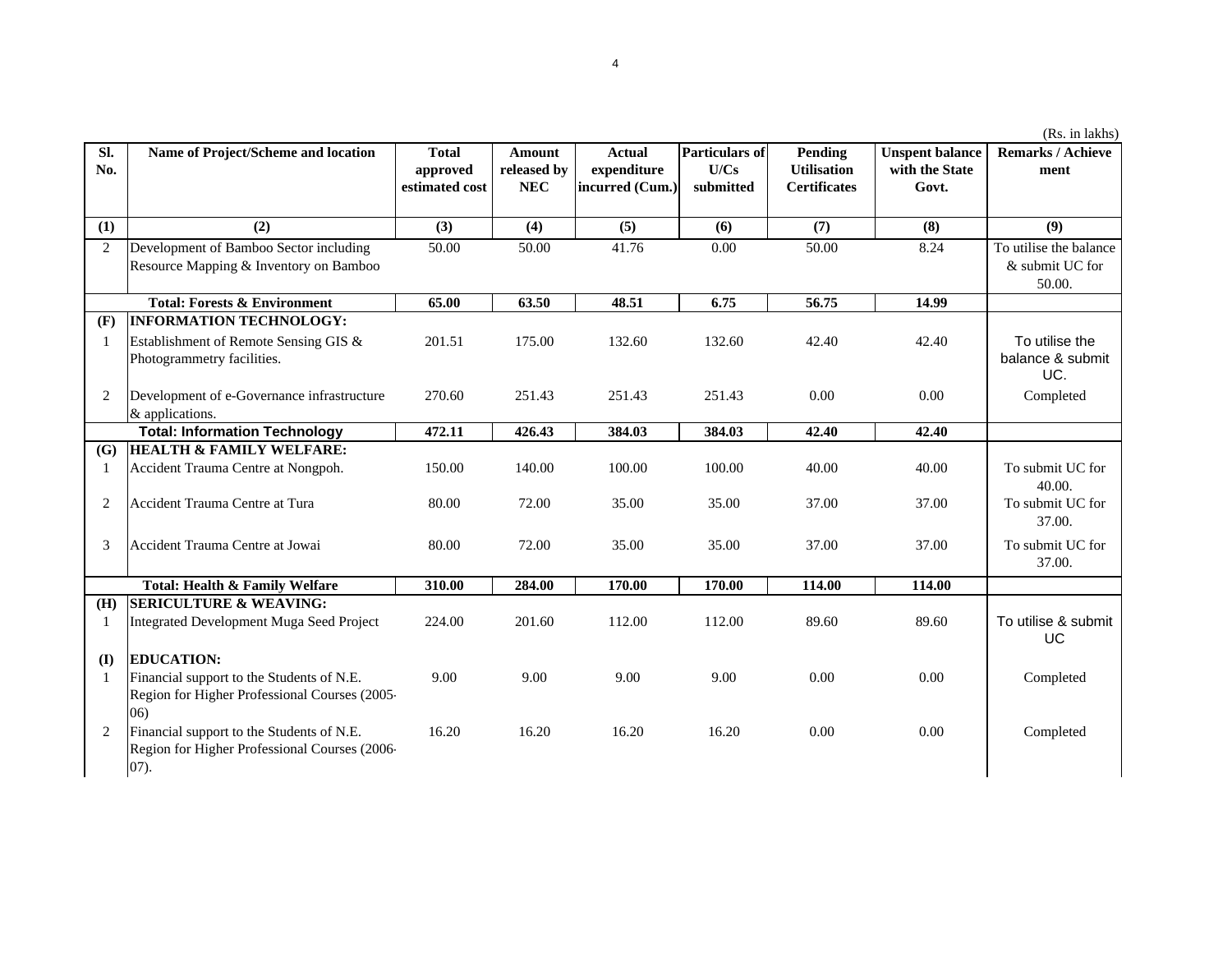|    | <b>Total</b><br>approved<br>estimated cost | Amount<br>released by<br><b>NEC</b> | <b>Actual</b><br>expenditure<br>incurred (Cum.) | Particulars of<br>U/Cs<br>submitted | Pending<br><b>Utilisation</b><br><b>Certificates</b> | <b>Unspent balance</b><br>with the State<br>Govt. | <b>Remarks / Achieve</b><br>ment |
|----|--------------------------------------------|-------------------------------------|-------------------------------------------------|-------------------------------------|------------------------------------------------------|---------------------------------------------------|----------------------------------|
|    | (3)                                        | (4)                                 | (5)                                             | (6)                                 | (7)                                                  | (8)                                               | (9)                              |
|    | 4.45                                       | 4.45                                | 4.45                                            | 4.45                                | 0.00                                                 | 0.00                                              | Completed                        |
| 7. | 20.00                                      | 20.00                               | 20.00                                           | 20.00                               | 0.00                                                 | 0.00                                              | Completed                        |
| 8. | 22.00                                      | 22.00                               | 22.00                                           | 22.00                               | 0.00                                                 | 0.00                                              | Completed                        |

(Rs. in lakhs)

| (1)          | (2)                                                                                                                                  | (3)     | (4)     | (5)     | (6)     | (7)    | (8)    | (9)                                              |
|--------------|--------------------------------------------------------------------------------------------------------------------------------------|---------|---------|---------|---------|--------|--------|--------------------------------------------------|
| 3            | Financial support to the Students of N.E.<br>Region for Higher Professional Courses<br>(Additional).                                 | 4.45    | 4.45    | 4.45    | 4.45    | 0.00   | 0.00   | Completed                                        |
| 4            | Financial support to the Students of N.E.<br>Region for Higher Professional Courses (2007-<br>$(08)$ .                               | 20.00   | 20.00   | 20.00   | 20.00   | 0.00   | 0.00   | Completed                                        |
| 5            | Financial support to the Students of N.E.<br>Region for Higher Professional Courses (2008-<br>(09)                                   | 22.00   | 22.00   | 22.00   | 22.00   | 0.00   | 0.00   | Completed                                        |
| 6            | Financial support to the Students of N.E.<br>Region for Higher Professional Courses (2009-<br>10) including addl. amount for 2008-09 | 50.00   | 50.00   | 0.00    | 0.00    | 50.00  | 50.00  | To utilise & submit<br><b>UC</b>                 |
|              | <b>Total: Education</b>                                                                                                              | 121.65  | 121.65  | 71.65   | 71.65   | 50.00  | 50.00  |                                                  |
| $\mathbf{J}$ | POWER:                                                                                                                               |         |         |         |         |        |        |                                                  |
| -1           | Construction of 2 <sup>nd</sup> Circuit 132 KV S/C<br>Transmission line between Stage-III & Stage-<br><b>IV Power House.</b>         | 421.20  | 379.07  | 337.07  | 337.07  | 42.00  | 42.00  | To utilise & submit<br><b>UC</b>                 |
| 2            | Renovation & Modernisation of the Protection<br>System of Power Stations & the 132 KV Grid<br><b>Sub-Station of MeSEB</b>            | 485.36  | 366.96  | 407.73  | 366.96  | 0.00   | 0.00   | Expenditure is<br>inclusive of State's<br>Share. |
| 3            | Construction of the LILO 132 KV D/C from<br>Stage-IV to Sarusajai line(4.08 Kms.) at<br>Umtru Switchyard in Meghalaya.               | 350.00  | 240.00  | 266.67  | 240.00  | 0.00   | 0.00   | Expenditure is<br>inclusive of State's<br>Share. |
| 4            | Construction of 132 KV S/C Transmission<br>Line on Double Circuit Tower from Agia<br>(Assam) to Nangalbibra (Meghalaya) 110<br>Km.   | 4332.00 | 3418.24 | 2798.05 | 2518.24 | 900.00 | 900.00 | To utilise & submit<br>UC                        |
| 5            | Installation of Capacitor Bank at 33 KV<br>Umtru Switchyard & 132 KV E.P.I.P-I at<br>Byrnihat.                                       | 310.29  | 279.26  | 222.22  | 200.00  | 79.26  | 79.26  | To utilise & submit<br><b>UC</b>                 |

**Sl. No.**

**Name of Project/Scheme and location**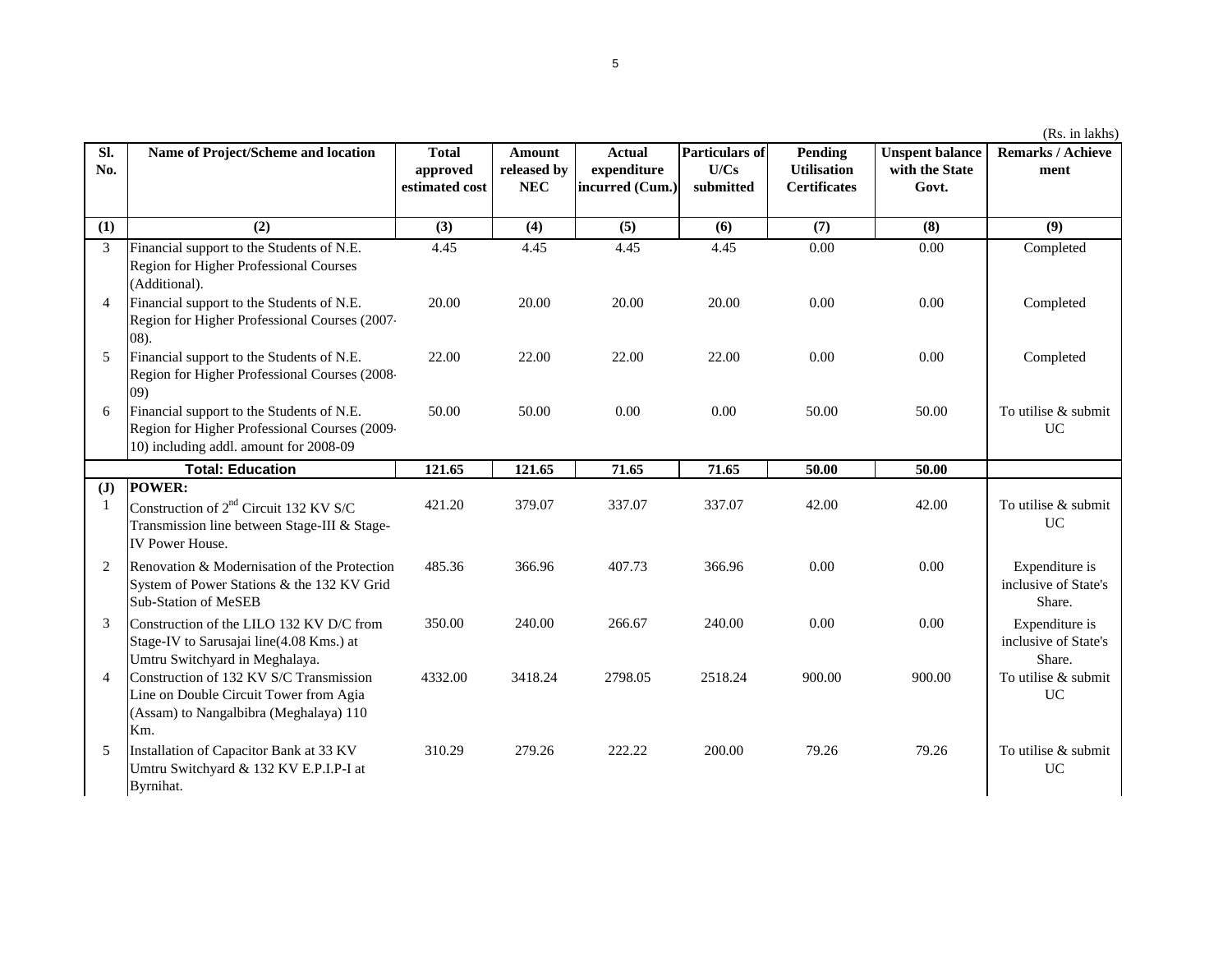|            |                                                                                                          |                                            |                                            |                                                 |                                            |                                                      |                                                   | (Rs. in lakhs)                   |
|------------|----------------------------------------------------------------------------------------------------------|--------------------------------------------|--------------------------------------------|-------------------------------------------------|--------------------------------------------|------------------------------------------------------|---------------------------------------------------|----------------------------------|
| Sl.<br>No. | Name of Project/Scheme and location                                                                      | <b>Total</b><br>approved<br>estimated cost | <b>Amount</b><br>released by<br><b>NEC</b> | <b>Actual</b><br>expenditure<br>incurred (Cum.) | <b>Particulars of</b><br>U/Cs<br>submitted | Pending<br><b>Utilisation</b><br><b>Certificates</b> | <b>Unspent balance</b><br>with the State<br>Govt. | <b>Remarks / Achieve</b><br>ment |
| (1)        | (2)                                                                                                      | (3)                                        | (4)                                        | (5)                                             | (6)                                        | (7)                                                  | (8)                                               | (9)                              |
| 6          | Construction of 132 KV LILO of Sumer-Nehu<br>Line at 132/33 KV, 2X20 MVA Sub-Station<br>at Umiam         | 494.00                                     | 350.00                                     | 277.77                                          | 250.00                                     | 100.00                                               | 100.00                                            | To utilise & submit<br><b>UC</b> |
| 7          | Construction of 132/33 KV, 2X20 MVA Sub-<br>Station at Umiam, Meghalaya                                  | 479.72                                     | 380.00                                     | 88.00                                           | 80.00                                      | 300.00                                               | 300.00                                            | To utilise & submit<br>UC        |
| 8          | Construction of Lakroh Mini Hydel Project<br>(1x1500 KW), Jaintia Hills                                  | 500.00                                     | 187.00                                     | 187.00                                          | 187.00                                     | 0.00                                                 | 0.00                                              |                                  |
| 9          | Construction of 132 KV/33KV, 2x20 MVA<br>Sub-Station at Mendipathar                                      | 471.00                                     | 47.10                                      | 0.00                                            | 0.00                                       | 47.10                                                | 47.10                                             | To utilise & submit<br>UC        |
| 10         | Construction of LILO on 132 KV Agia<br>Nangalbibra line at 132 KV / 33 KV Sub-<br>Station at Mendipathar | 499.65                                     | 200.00                                     | 0.00                                            | 0.00                                       | 200.00                                               | 200.00                                            | To utilise & submit<br><b>UC</b> |
| 11         | Survey & Investigation of Myntdu-Leshka<br>H.E.P.(Stage-II) (60 MW)                                      | 293.75                                     | 115.00                                     | 115.00                                          | 115.00                                     | 0.00                                                 | 0.00                                              |                                  |
| 12         | Survey & Investigation of Umngot<br>H.E.P.(Stage-I) (2 x 75 MW)                                          | 430.78                                     | 130.00                                     | 130.00                                          | 130.00                                     | 0.00                                                 | 0.00                                              |                                  |
| 13         | Survey & Investigation of Selim HEP (Stage-<br>I)(2 x 85 MW), Jaintia Hills                              | 450.00                                     | 100.00                                     | 100.00                                          | 100.00                                     | 0.00                                                 | 0.00                                              |                                  |
| 14         | Survey & Investigation of Ganol H.E.P.(Stage-<br>II)(3x5 MW)                                             | 211.00                                     | 60.00                                      | 40.00                                           | 40.00                                      | 20.00                                                | 20.00                                             | To utilise & submit<br><b>UC</b> |
| 15         | Survey & Investigation of Mawblei<br>H.E.P.(2x70=140 MW), West Khasi Hills                               | 472.00                                     | 40.00                                      | 20.00                                           | 20.00                                      | 20.00                                                | 20.00                                             | To utilise & submit<br><b>UC</b> |
|            | <b>Total:-Power sector</b>                                                                               | 10200.75                                   | 6292.63                                    | 4989.51                                         | 4584.27                                    | 1708.36                                              | 1708.36                                           |                                  |
| (K)<br>-1  | <b>TOURISM:</b><br>Improvement of Marngar Lake at Marngar<br>Village under Ri Bhoi District.             | 441.70                                     | 219.80                                     | 29.00                                           | 29.00                                      | 190.80                                               | 190.80                                            | To utilise & submit<br>UC        |
| (L)        | PLANNING:<br>Strengthening of NEC Cell                                                                   | 12.00                                      | 6.50                                       | 6.50                                            | 6.50                                       | 0.00                                                 | 0.00                                              |                                  |
|            |                                                                                                          |                                            |                                            |                                                 |                                            |                                                      |                                                   |                                  |